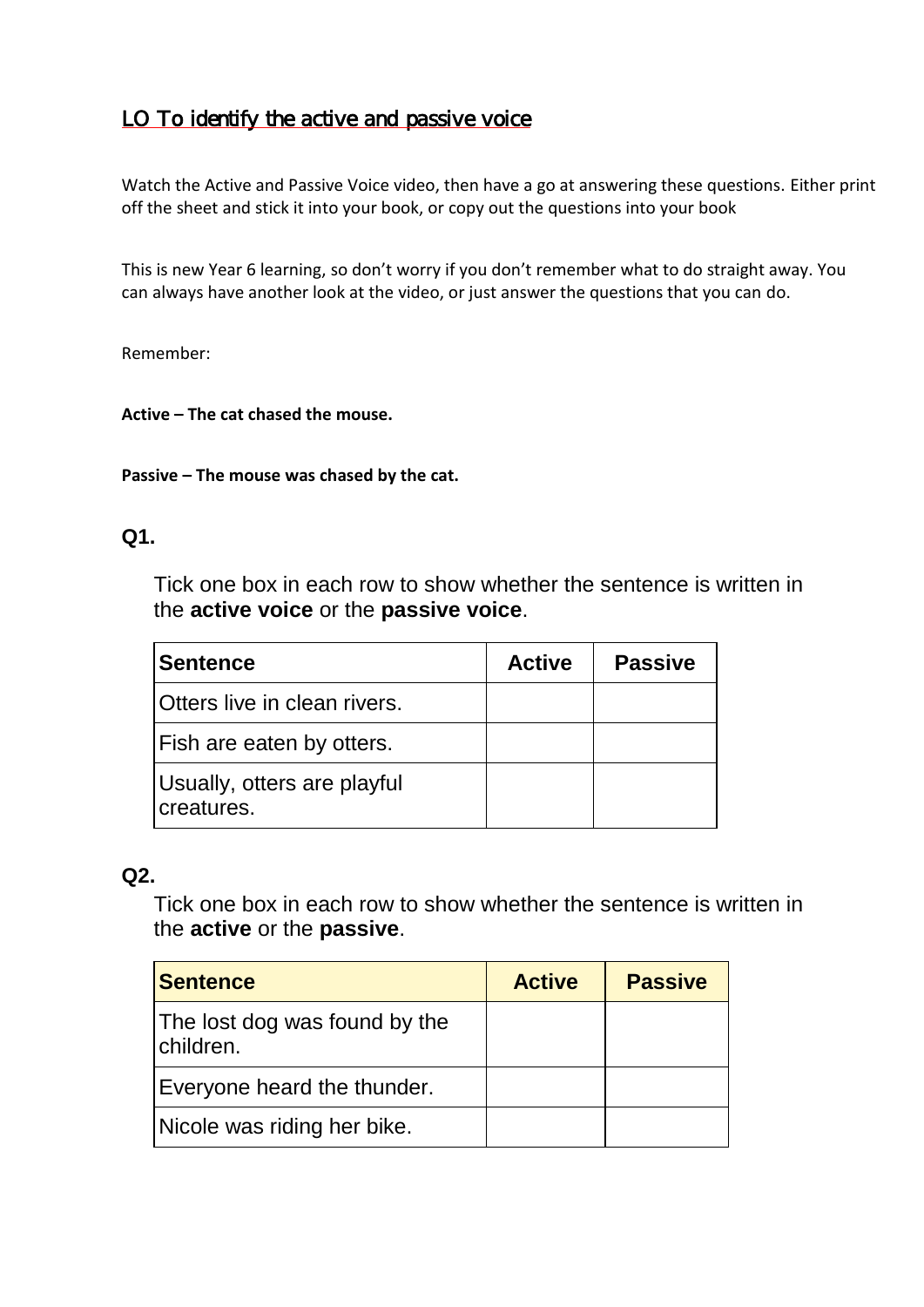**Q3.**

Rewrite the sentence below in the **passive**. Remember to punctuate your answer correctly.

The wind damaged the fence.

## **Q4.**

Rewrite the sentence below in the **active**. Remember to punctuate your answer correctly.

The vital clues were discovered by the detective.

\_\_\_\_\_\_\_\_\_\_\_\_\_\_\_\_\_\_\_\_\_\_\_\_\_\_\_\_\_\_\_\_\_\_\_\_\_\_\_\_\_\_\_\_\_\_\_\_\_\_\_\_\_\_\_\_\_\_\_\_\_\_\_\_\_\_\_\_\_\_\_

## **Q5.**

Rewrite the sentence below so that it is in the active voice. Remember to punctuate your sentence correctly.

\_\_\_\_\_\_\_\_\_\_\_\_\_\_\_\_\_\_\_\_\_\_\_\_\_\_\_\_\_\_\_\_\_\_\_\_\_\_\_\_\_\_\_\_\_\_\_\_\_\_\_\_\_\_\_\_\_\_\_\_\_\_\_\_\_\_\_

The results were announced by the judges.

### **Q6.**

Rewrite the sentence below so that it is written in the **passive voice**. Remember to punctuate your answer correctly.

\_\_\_\_\_\_\_\_\_\_\_\_\_\_\_\_\_\_\_\_\_\_\_\_\_\_\_\_\_\_\_\_\_\_\_\_\_\_\_\_\_\_\_\_\_\_\_\_\_\_\_\_\_\_\_\_\_\_\_\_\_\_\_\_\_\_\_

\_\_\_\_\_\_\_\_\_\_\_\_\_\_\_\_\_\_\_\_\_\_\_\_\_\_\_\_\_\_\_\_\_\_\_\_\_\_\_\_\_\_\_\_\_\_\_\_\_\_\_\_\_\_\_\_\_\_\_\_\_\_\_\_\_\_\_

The pouring rain drenched us.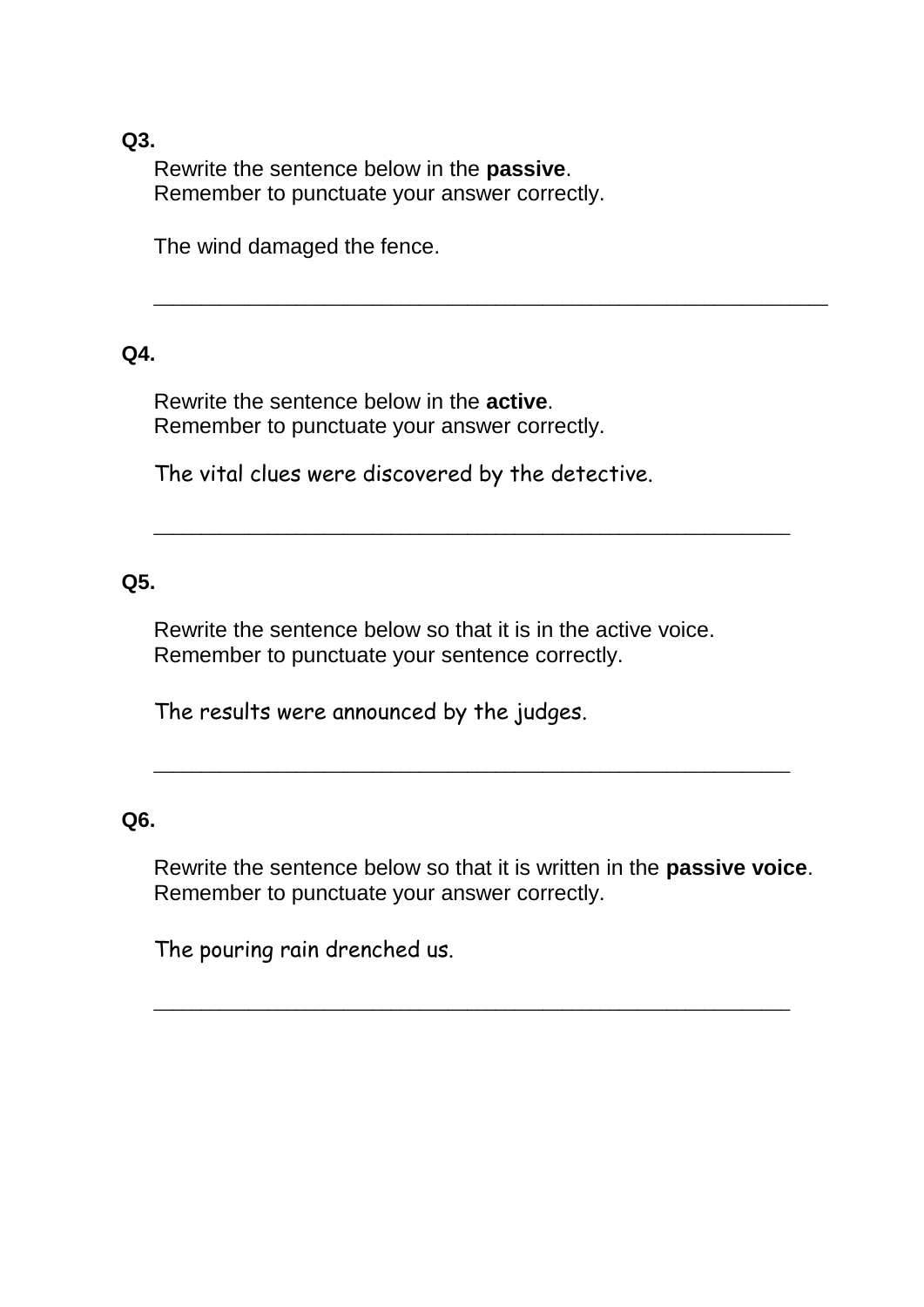### Mark schemes

## **Q1.**

**Award 1 mark** for a correctly completed table.

| <b>Sentence</b>                           | <b>Active</b> | <b>Passive</b> |
|-------------------------------------------|---------------|----------------|
| Otters live in clean rivers.              |               |                |
| Fish are eaten by otters.                 |               |                |
| Usually, otters are playful<br>creatures. |               |                |

## **Q2.**

**Award 1 mark** for a correctly completed table.

|                                            | <b>Active</b> | <b>Passive</b> |
|--------------------------------------------|---------------|----------------|
| The lost dog was found by the<br>children. |               |                |
| Everyone heard the thunder.                |               |                |
| Nicole was riding her bike.                |               |                |

### **Q3.**

**Award 1 mark** for a correctly punctuated sentence using the passive, e.g.

- *The fence was damaged by the wind*.
- *The fence was damaged by wind*.
- *The fence was damaged*.

#### **Also accept**

- *The fence got damaged by (the) wind*.
- *The fence got damaged*.

**Do not accept** a change to the verb or tense, e.g.

- *The fence is damaged*.
- *The fence was destroyed*.

**Do not accept** misspellings of verb forms.

### **Q4.**

**Award 1 mark** for a correctly punctuated sentence using the active.

*The detective discovered the vital clues.*